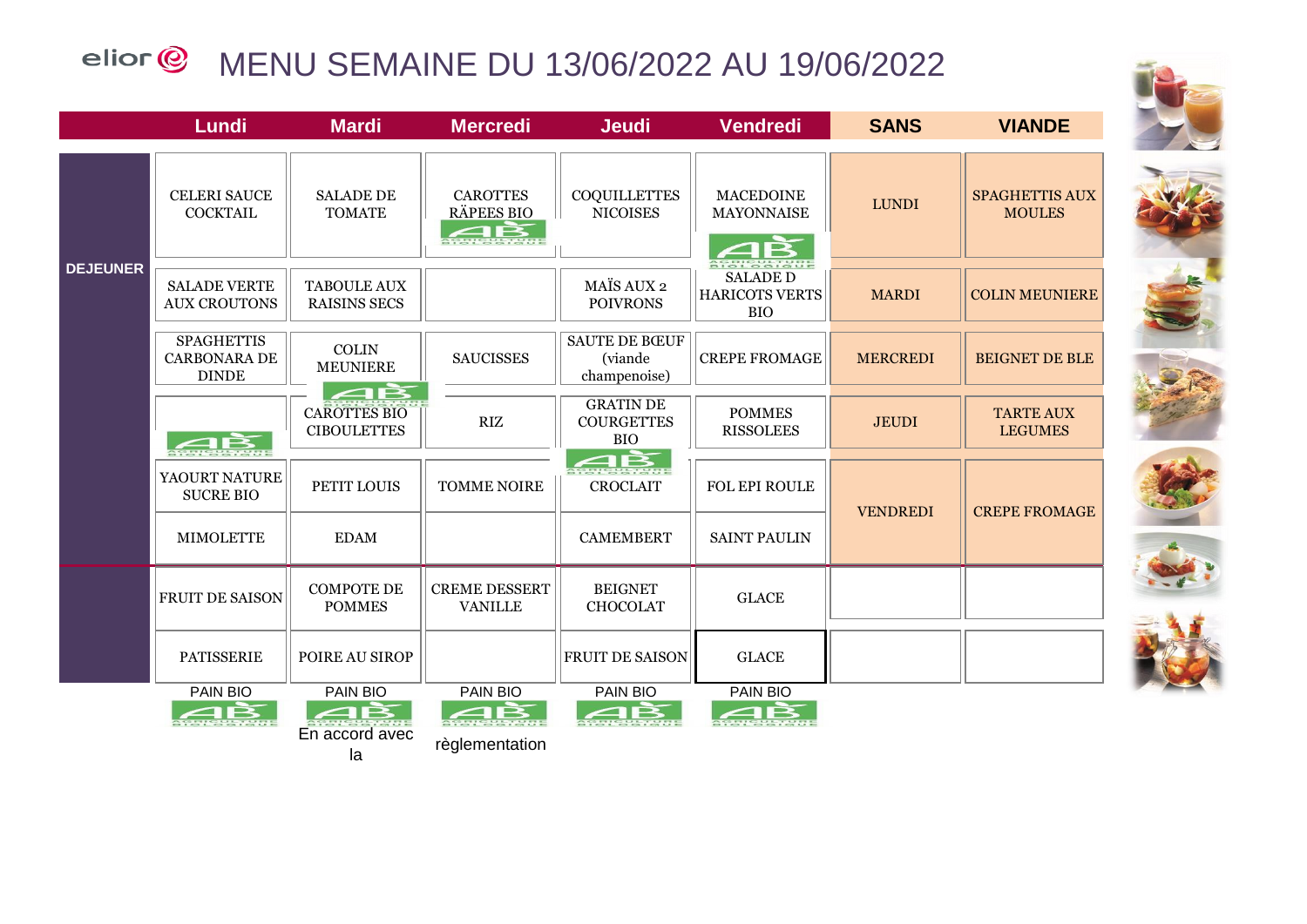## elior<sup>@</sup> MENU SEMAINE DU 20/06/2022 au 26/06/2022



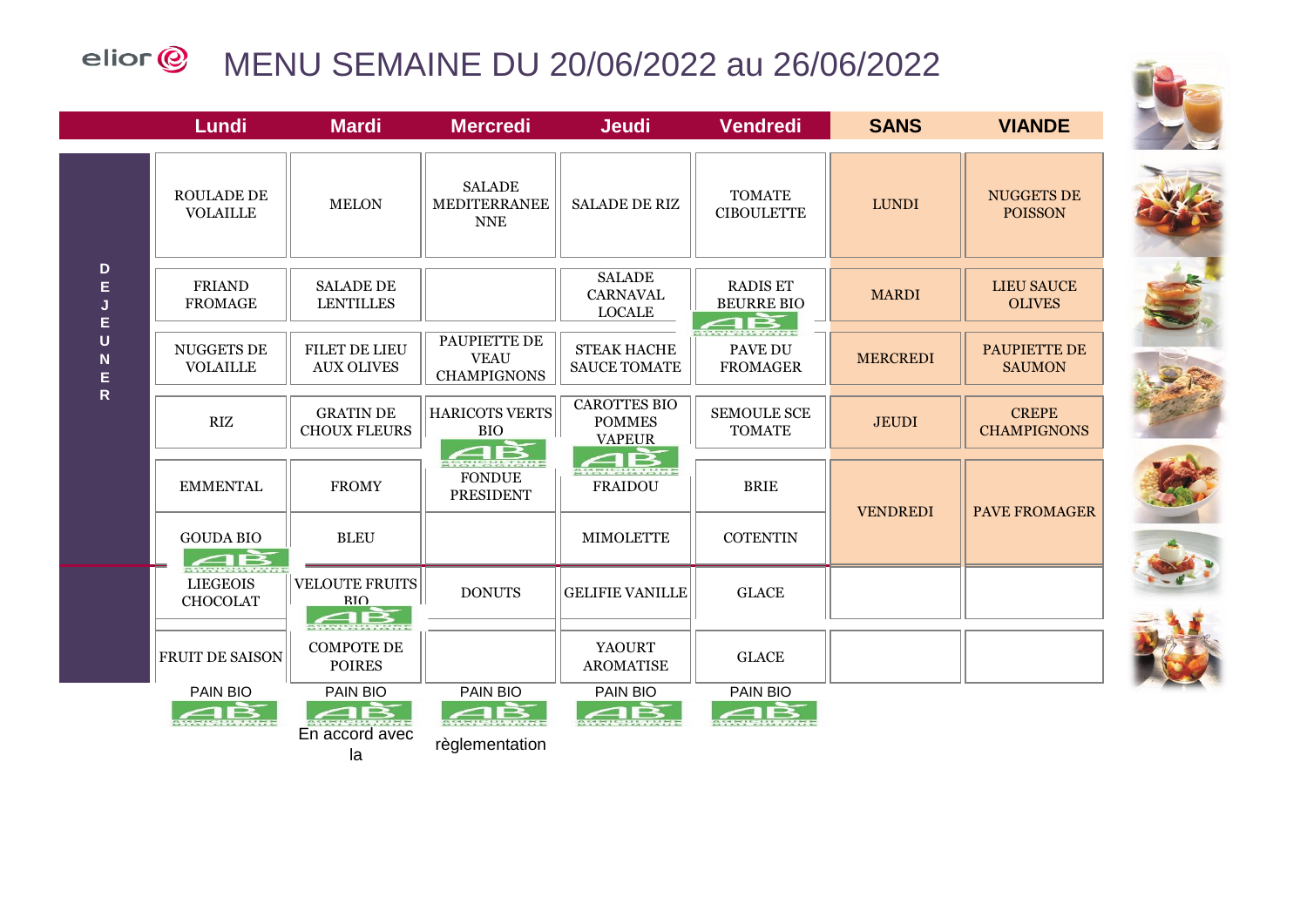## elior<sup>@</sup> MENU SEMAINE DU 27/06/2022 au 03/07/2022